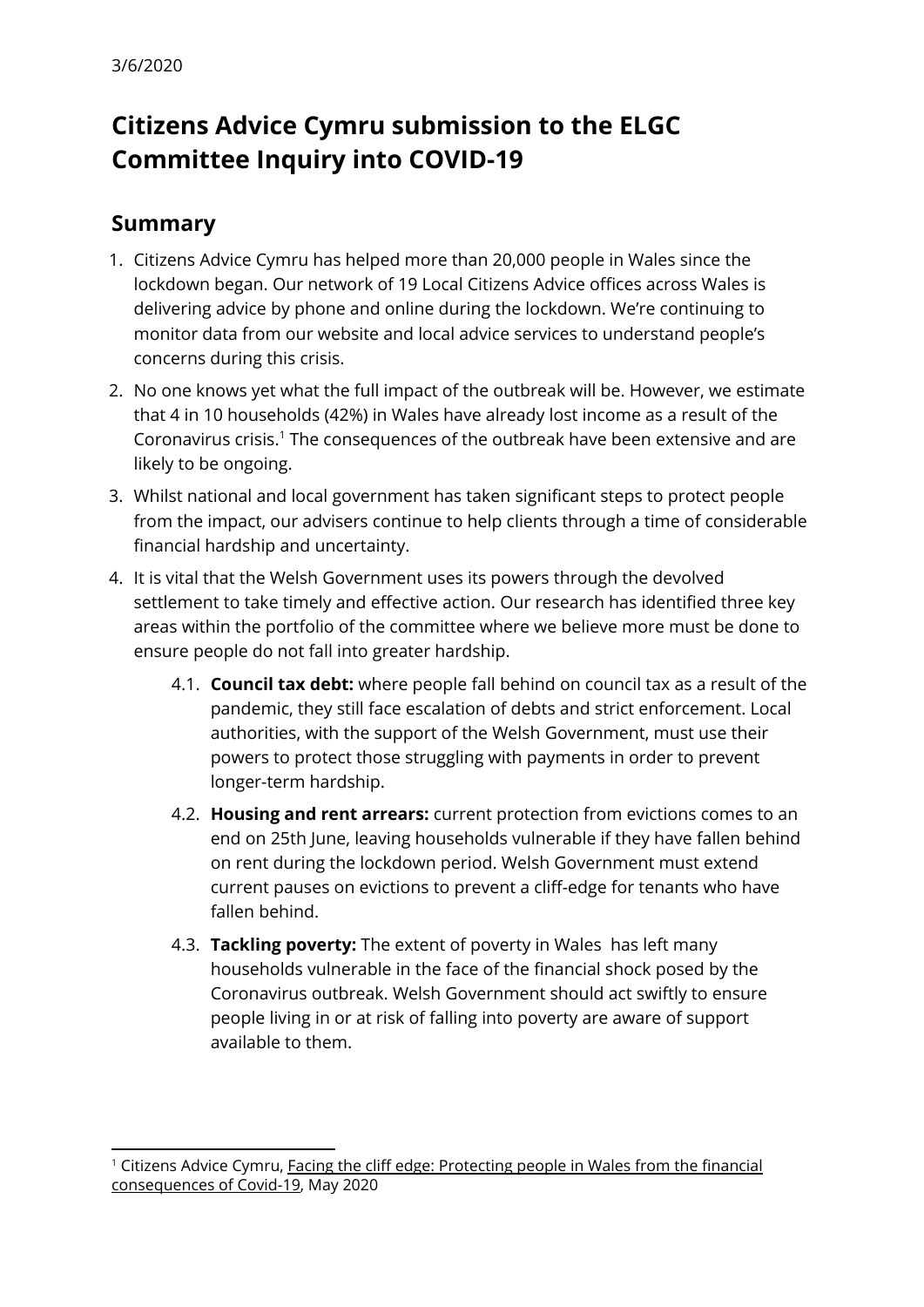## **Impact on households in Wales**

- 5. We estimate that around 250,000 people across Wales have already seen their hours cut, been laid off, or made redundant as a result of the outbreak. $^2$  More than 4 in 10  $\,$ (42%) people have seen their household income drop because of the crisis, with nearly 1 in 14 (7%) losing 80% or more. As businesses navigate the easing of lockdown measures, it is likely that more jobs will be lost.
- 6. Our services across Wales have helped 6,400 clients with issues related directly to the Coronavirus outbreak since the lockdown began. Our data from this period shows significant numbers in cases of benefits entitlement and employment advice, demonstrating the levels of uncertainty and concern people are facing during this time.



*Figure 1: Clients with issues relating directly to Coronavirus since the start of the lockdown period.*

- 7. Despite interventions from both the UK and Welsh Governments, Citizens Advice Cymru is already seeing people affected by the crisis who are struggling to make ends meet. Based on a nationally representative survey of adults in Wales, we estimate that by the middle of April:
	- 7.1. Nearly 300,000 people had fallen behind on one or more household bills such as gas and electric, broadband, or council tax - as a result of the outbreak.
	- 7.2. A third (34%) of renters had fallen behind or expected to fall behind on their rent.

<sup>&</sup>lt;sup>2</sup> Citizens Advice Cymru, <u>Facing the cliff edge: [Protecting](https://www.citizensadvice.org.uk/about-us/policy/policy-research-topics/citizens-advice-cymru-wales-policy-research/facing-the-cliff-edge-protecting-people-in-wales-from-the-financial-consequences-of-covid-19/) people in Wales from the financial</u> [consequences](https://www.citizensadvice.org.uk/about-us/policy/policy-research-topics/citizens-advice-cymru-wales-policy-research/facing-the-cliff-edge-protecting-people-in-wales-from-the-financial-consequences-of-covid-19/) of Covid-19, May 2020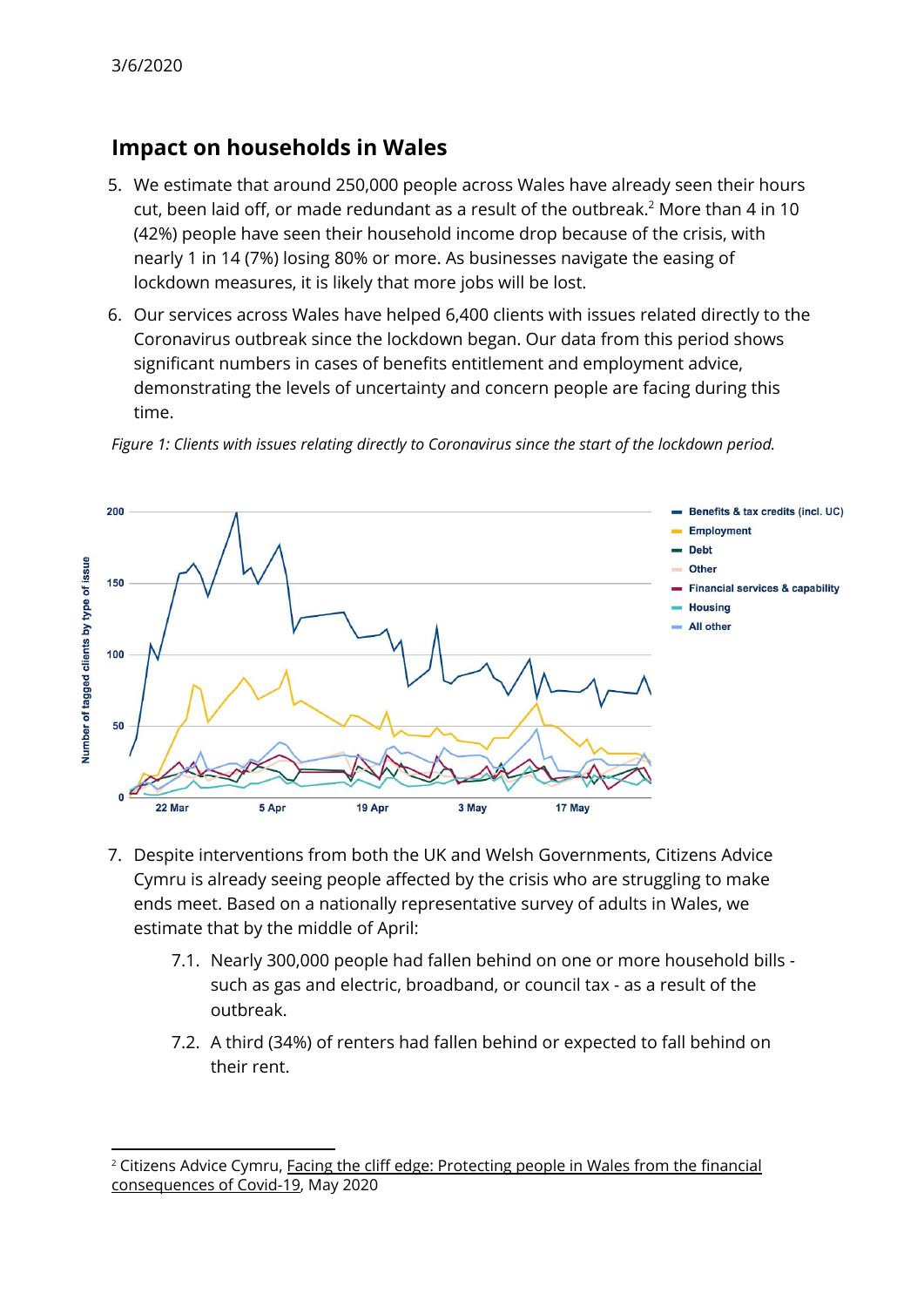7.3. People in shielded groups, young people, and people in insecure work are likely to be worst affected.<sup>3</sup>

#### **Some groups are not able to access financial support**

- 8. The income support schemes and wider benefits system are providing much needed financial support for those who have lost income during the crisis. However, Citizens Advice Cymru continues to give advice to those who have seen huge losses of income but do not qualify for different forms of financial support. These groups include:
	- 8.1. **Workers who do not meet the eligibility criteria for the schemes -** This includes people who have been self-employed for less than a year, or who were not employed or on the payroll of their current employer by the 19th March.
	- 8.2. **People whose employer has chosen not to furlough them -** Some people who are required to self-isolate because they or someone they live with are in the shielded groups have had their requests to be furloughed refused. Our advisers have also highlighted cases where people who would have been eligible for the Job Retention Scheme have instead been laid off or made redundant.
	- 8.3. **People with 'No Recourse to Public Funds' -** We have seen several cases where migrants who have lost employment and have no recourse to public funds are being pushed into hardship. $4$  As this group is currently very unlikely to be able to find other employment or to change their living situations during this period, they are being left without long-term monetary support which is needed to avoid financial difficulty.
	- 8.4. **Employees struggling to access sick pay -** Those who have been through periods of ill-health, or who are at increased risk of Coronavirus, are entitled to sick pay if they are ill or shielding. However our advisers have highlighted cases where people were unsure of their rights or were having difficulty applying for sick pay.
- 9. People who fall into these categories are likely to be left on a lower income, and may experience longer term impacts of the outbreak. It is important, therefore, to consider measures that will mitigate the risk this poses.

 $3$  Citizens Advice Cymru, Near the cliff-edge: how to protect [households](https://www.citizensadvice.org.uk/Global/CitizensAdvice/Debt%20and%20Money%20Publications/FINAL01_05%20-%20Near%20the%20cliff-edge_%20how%20to%20protect%20households%20facing%20debt%20during%20COVID-19.pdf) facing debt during [COVID-19,](https://www.citizensadvice.org.uk/Global/CitizensAdvice/Debt%20and%20Money%20Publications/FINAL01_05%20-%20Near%20the%20cliff-edge_%20how%20to%20protect%20households%20facing%20debt%20during%20COVID-19.pdf) May 2020

<sup>&</sup>lt;sup>4</sup> Citizens Advice, [Lockdown](https://www.citizensadvice.org.uk/Global/CitizensAdvice/Energy/Energy%20Consultation%20responses/Lockdown%20Lifeline%20-%20Ensuring%20adequate%20support%20across%20the%20benefits%20system%20during%20the%20COVID-19%20pandemic%20(May%202020)%20.pdf) Lifeline: Ensuring adequate support across the benefits system during the Covid-19 [pandemic](https://www.citizensadvice.org.uk/Global/CitizensAdvice/Energy/Energy%20Consultation%20responses/Lockdown%20Lifeline%20-%20Ensuring%20adequate%20support%20across%20the%20benefits%20system%20during%20the%20COVID-19%20pandemic%20(May%202020)%20.pdf), May 2020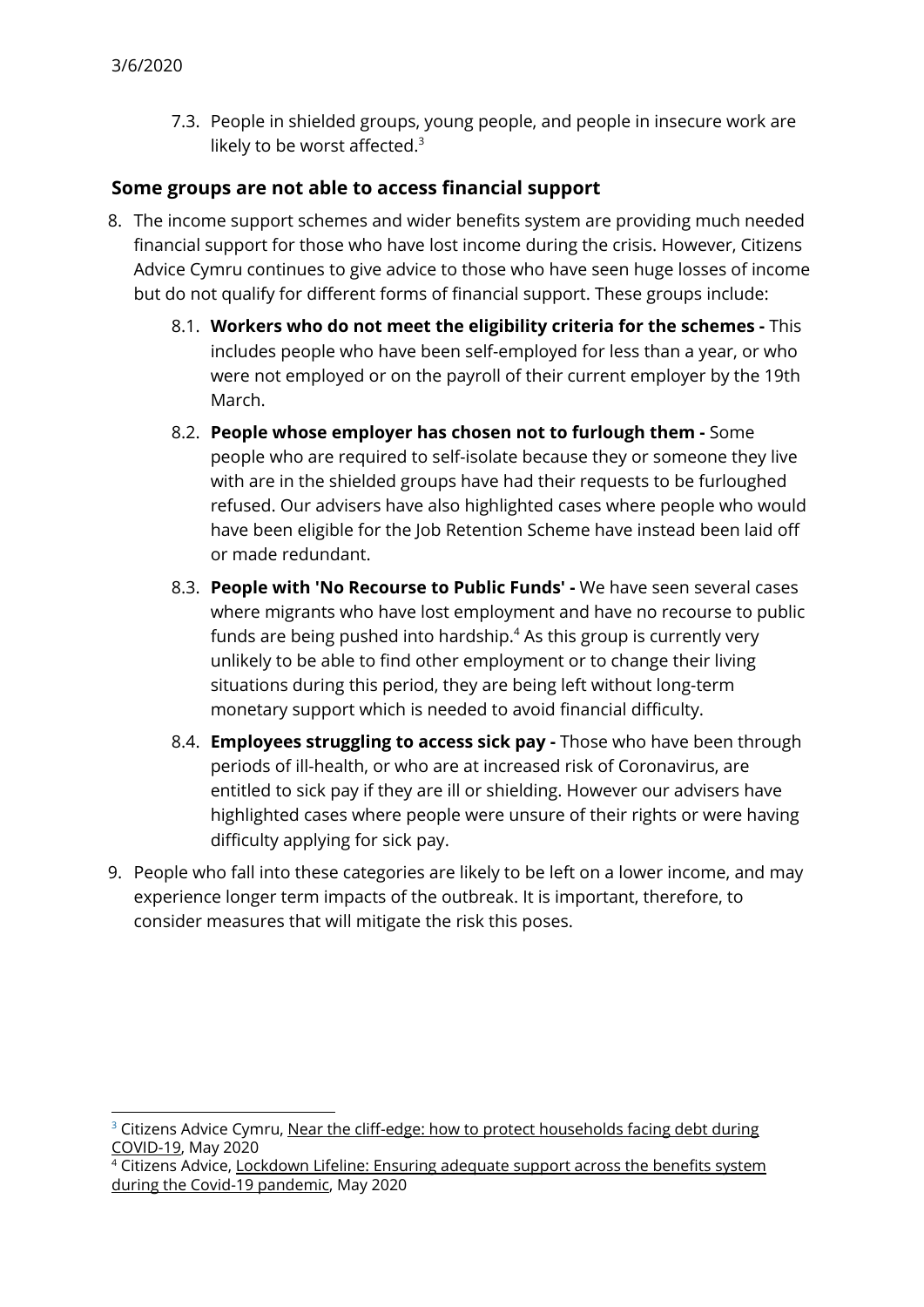# **Local government and council tax arrears**

- 10. Council tax debt is the biggest debt problem we see at Citizens Advice Cymru. Last year we helped 5300 people with issues relating to council tax arrears. As we continue to see the economic impact of the pandemic, it is likely that many more will struggle to keep up with payments.
- 11. Our polling in April found that around 1 in 7 (16%) adults in Wales have fallen behind or expect to fall behind on their council tax bill as a result of the Coronavirus crisis. 5 These figures are also comparable to other research looking at the financial impact of Coronavirus. 6



*Figure 2: Proportion of those fallen or likely to fall behind on household bills*

- 12. People in Wales received their 2020/21 council tax bill at the onset of the crisis in April. Under current regulations, a typical council tax payer - paying around £1,600 a year council tax - faces becoming liable for the full amount if they are unable to meet instalments at the start of the financial year.
- 13. Our research shows that people who fall behind on council tax payments are generally unable to pay, rather than unwilling. $^7$  Falling behind on council tax payments this early in the year leaves people vulnerable to escalating debts from fees added during the enforcement process (including the cost of the liability order and bailiff fees). This risks pushing people further into debt. $8$

<sup>7</sup> Citizens Advice Cymru, The Potential Impact of [Coronavirus](https://www.citizensadvice.org.uk/about-us/policy/policy-research-topics/citizens-advice-cymru-wales-policy-research/the-potential-impact-of-coronavirus-on-council-tax-arrears/) on Council Tax Arrears, April 2020

<sup>&</sup>lt;sup>5</sup> Citizens Advice Cymru, <u>Facing the cliff edge: [Protecting](https://www.citizensadvice.org.uk/about-us/policy/policy-research-topics/citizens-advice-cymru-wales-policy-research/facing-the-cliff-edge-protecting-people-in-wales-from-the-financial-consequences-of-covid-19/) people in Wales from the financial</u> [consequences](https://www.citizensadvice.org.uk/about-us/policy/policy-research-topics/citizens-advice-cymru-wales-policy-research/facing-the-cliff-edge-protecting-people-in-wales-from-the-financial-consequences-of-covid-19/) of Covid-19, May 2020

 $6$  Data [published](https://www.ons.gov.uk/peoplepopulationandcommunity/healthandsocialcare/healthandwellbeing/bulletins/coronavirusandthesocialimpactsongreatbritain/latest) by the ONS suggests that 16% of adults in Great Britain are struggling to pay bills. Research [commissioned](https://www.standardlifefoundation.org.uk/__data/assets/pdf_file/0021/57432/COVID-19-Tracker-April-2020-FINAL.pdf) by the Standard Life Foundation found that 17% of households in the UK were in arrears, with 12% saying they found it a constant struggle to pay bills.

<sup>8</sup> Citizens Advice, Wrong Side of the Tax: Council tax debt [collection](https://www.citizensadvice.org.uk/Global/CitizensAdvice/Consumer%20publications/Wrong%20side%20of%20the%20tax.pdf) needs to change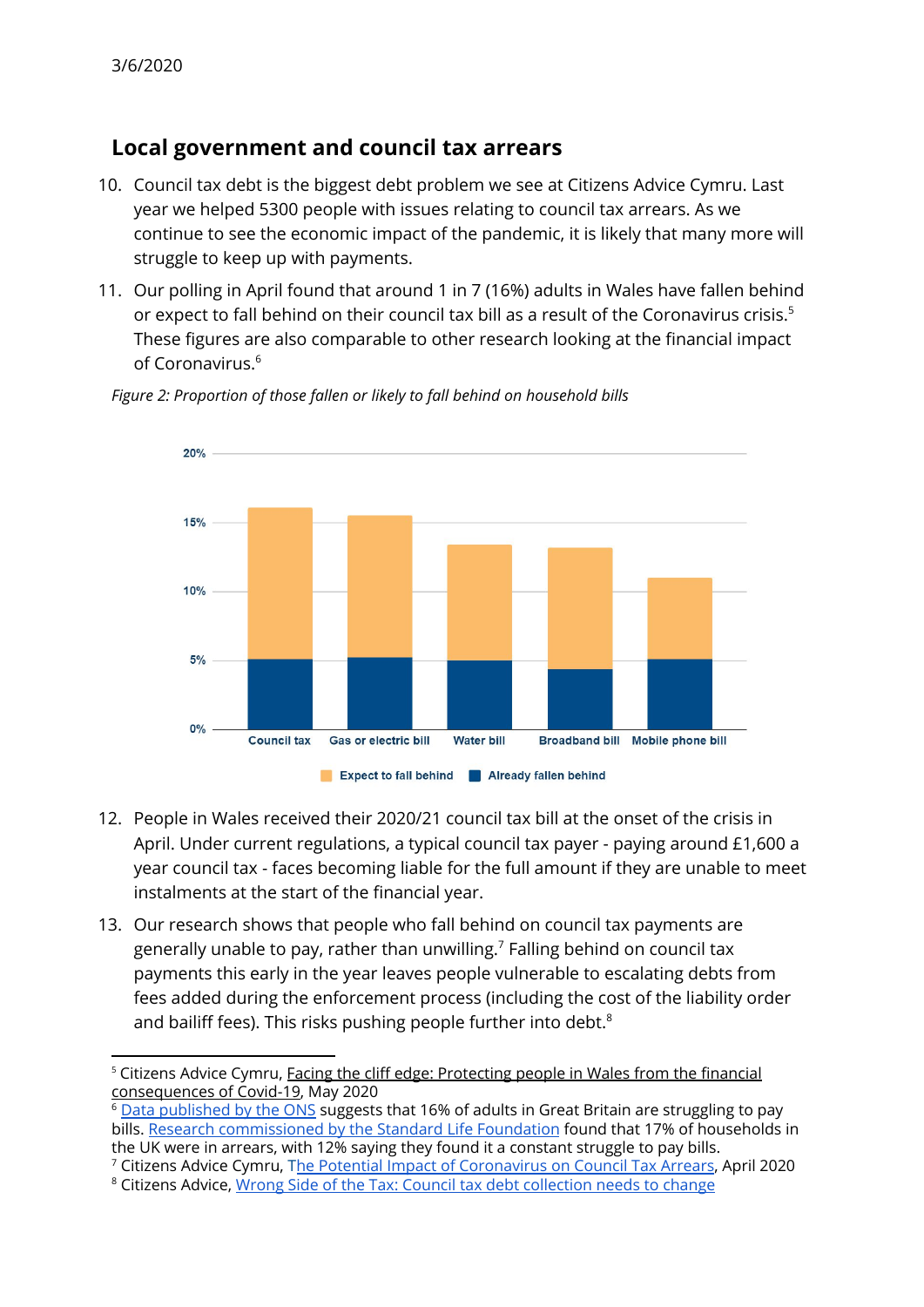

*Figure 3: Diagram to show how debts could escalate after missing one bill*

- 14. Whilst many low-income households will be able to claim a Council Tax Reduction this support does not protect all those who struggle with payments. Knowledge of the Council Tax Reduction Scheme amongst adults in Wales is also relatively low. Only half (48%) of adults in Wales think that someone claiming Universal Credit would be entitled to a reduction on their Council Tax.
- 15. In March, we highlighted the need for Welsh Government and local authorities to take steps to protect people from the impact of falling behind on council tax bills. The UK Government and local authorities have put some measures in place to protect people from council tax debt and enforcement:
	- 15.1. At a national level, there is currently an informal pause on enforcement of new council tax debts due to magistrates courts not hearing liability cases.
	- 15.2. Some local authorities have advertised the Council Tax Reduction Scheme (CTRS) on their website homepage and have encouraged people to contact them if they are struggling to pay. Some have suggested that people may defer payments to move the first two months of payments to the end of the year to delay current payments, whilst others have highlighted the existing option of paying the bill over 12 instead of 10 months.
	- 15.3. Some local authorities have announced an explicit pause to enforcement and advertised this on their websites (e.g. Gwynedd Council). $^9$
- 16. However, these measures are temporary. Without further action, we are likely to see more people falling into arrears and being subject to enforcement action. They also vary from local authority to local authority, risking a 'postcode lottery' of access to support.
- 17. There's a risk that more people falling into arrears will lead to a significant loss of council tax revenue for local authorities. At a time when budgets are under pressure,

<sup>&</sup>lt;sup>9</sup> Gwynedd [Council](https://www.gwynedd.llyw.cymru/en/Residents/Council-tax/Council-tax.aspx) website, Council tax (accessed 2 June 2020)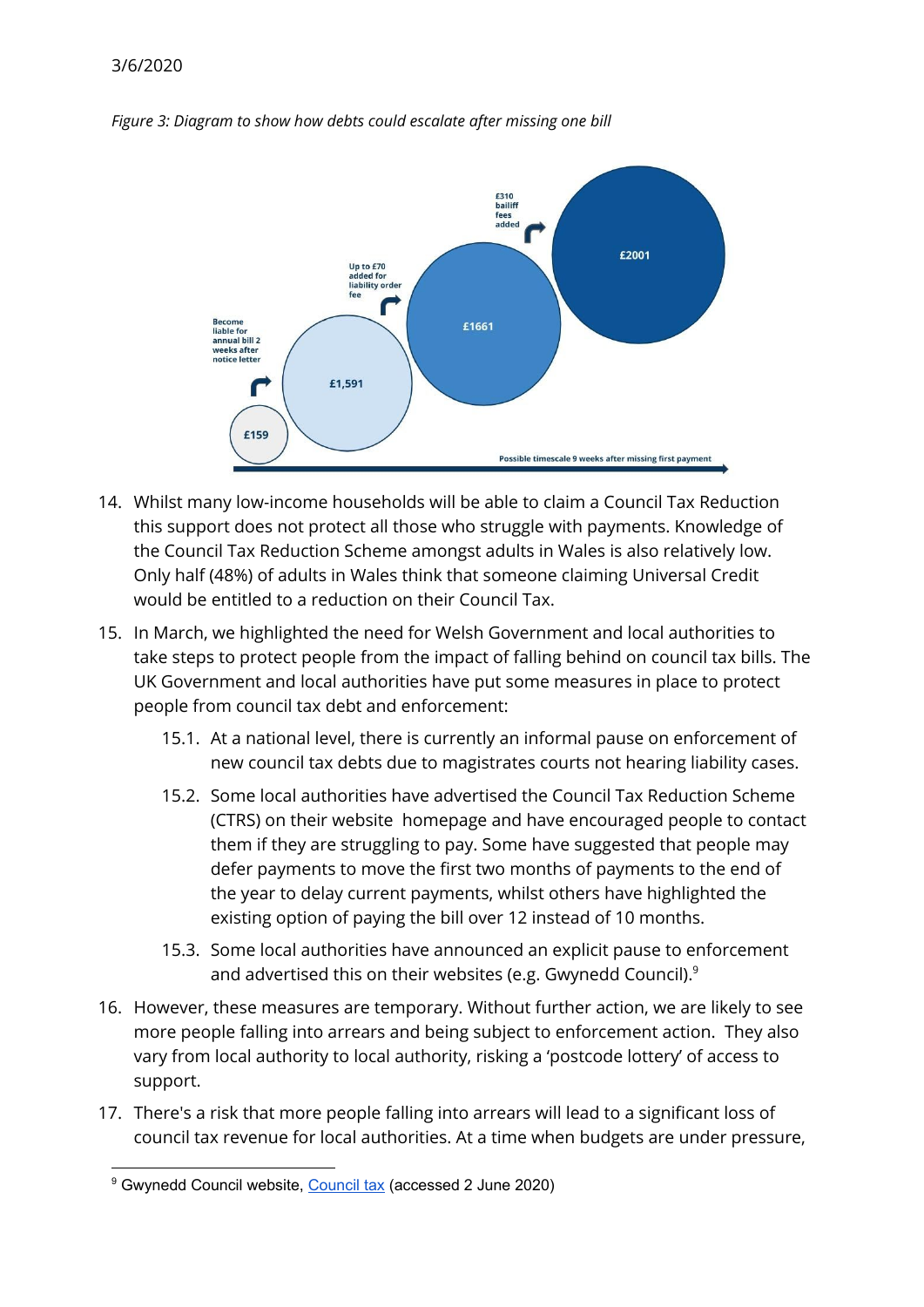it is vital that councils are given the resources to ensure that the cost of the crisis is not pushed onto individuals in financial difficulty. Collecting arrears fairly and agreeing on manageable repayments is crucial to avoid pushing people into deeper debt after the crisis and to ensure the wellbeing of citizens during this time.

### **What is still needed to safeguard people in Wales?**

- **18.** *The Welsh Government should ask local authorities to pause enforcement of council tax bills missed during the crisis for 6-12 months, and offer a 3 month council tax holiday for those who cannot afford to make payments.* It must be prepared to offer additional funding to cover the losses that councils may face as a result. Importantly, this measure would also protect people who cannot access CTRS or other benefits, due to their immigration status. People who have NRPF (no recourse to public funds), some EU migrants and other irregular migrants, (such as visa overstayers, refused asylum seekers), are not able to access this support.
- *19. Local authorities could also consider extending the backdating period for Council Tax Reduction beyond the 3 month minimum.* Whilst the Council Tax Reduction Scheme (CTRS) is an important form of protection for people on a low income, our research shows that it does not protect everyone who needs support with paying council tax. Our research found that a quarter (26%) of people in Wales have delayed or decided not to claim a benefit, despite thinking they could be eligible.<sup>10</sup> These figures indicate that many who are eligible will not be accessing the necessary support and may find themselves falling behind. This measure would ensure that people have sufficient time to explore their entitlements and access the scheme.

#### **Case study: Client received letter from the council demanding full bill**

A client in South Wales sought advice about his council tax overpayment debt. He had been making repayments to the council through weekly £10 installments made in a local council service centre. Due to the closure of this centre during the covid outbreak, the client sought to contact the council to arrange alternative methods of payment to ensure these payments would be made on time. The client received no response, despite writing to the council and multiple attempts to call on the phone.

The client then received a letter from the local authority, demanding the full £1750 debt to be paid in full as a result of the missed payments, causing him great concern. After further contact via email, the council resolved the issue and the client was able to get up-to-date on their repayments, however the situation had left the client concerned that enforcement action could be taken against them.

<sup>&</sup>lt;sup>10</sup> Figures are taken from polling conducted by YouGov Plc on behalf of Citizens Advice. Total sample size was 1002 adults and fieldwork was undertaken between 27th February - 2nd March 2020. The survey was carried out online. The figures have been weighted and are representative of all Welsh adults (aged 18+).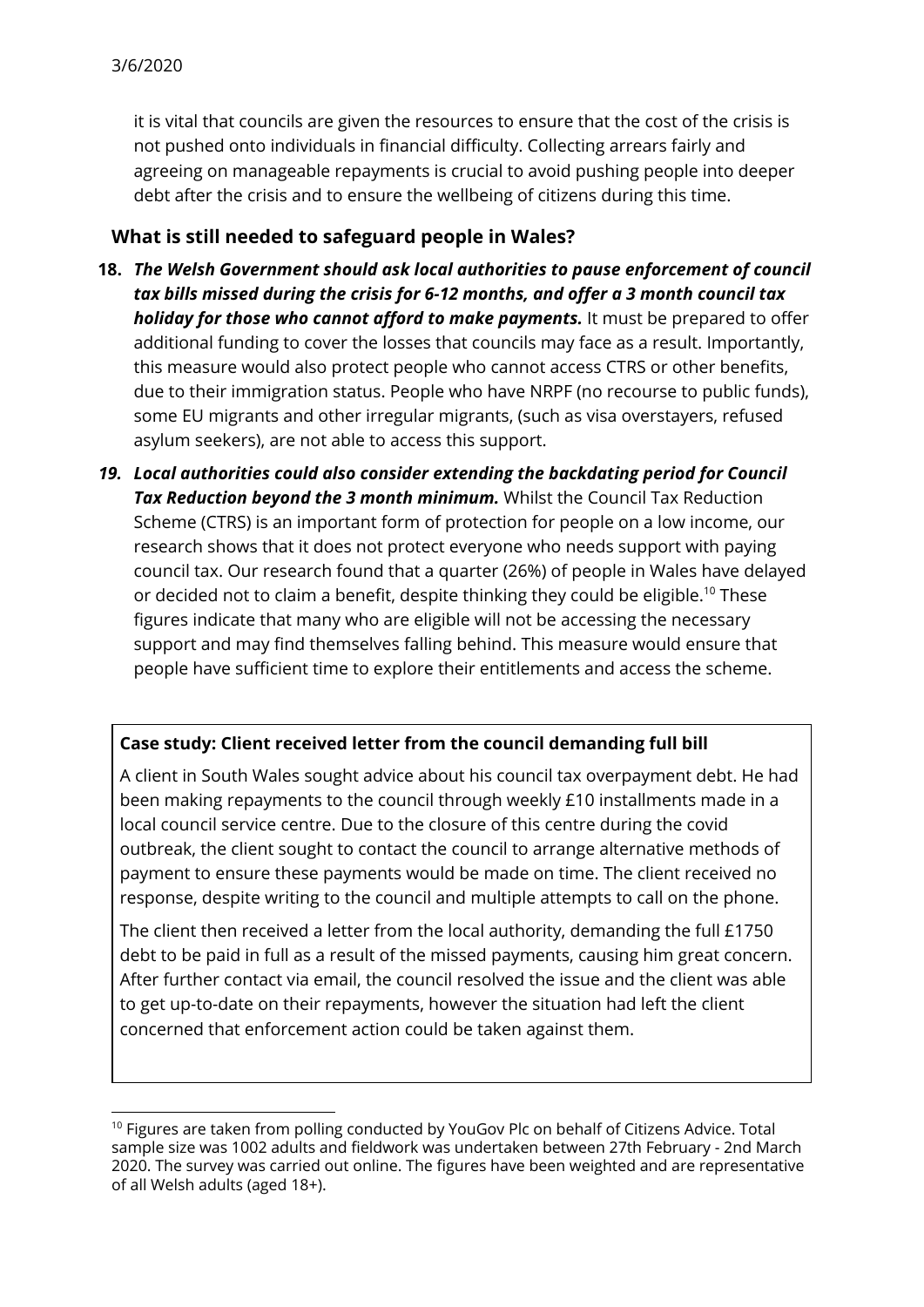### **Housing and rent arrears**

20. Approximately 1 in 4 households live in social or rented private rented accommodation in Wales. Although the Coronavirus outbreak is affecting everyone, its financial impacts are not evenly distributed. While around half (56%) of adults in Wales said they were worried about their ability to cope financially during the crisis, this figure was much higher for some groups, including renters. $^{\rm 11}$ 



*Figure 4: Percentage of adults in Wales who are worried about their ability to cope financially during the crisis*

*Source: Citizens Advice analysis of an Opinium survey carried out between 2 and 7 April 2020*

- 21. Around a third (34%) of those in the private rented sector reported that they had fallen behind or expected to fall behind on rent payments as a result of the Coronavirus outbreak.
- 22. The UK and Welsh Governments have taken steps to protect those who are renting their homes from eviction during this time, including:
	- 22.1. Temporary measures require that landlords give a 3 month eviction notice to tenants, protecting tenants from facing eviction during the peak of the crisis.
	- 22.2. Guidance for private sector landlords on how best to support tenants and keep them safe during the crisis.<sup>12</sup>
	- 22.3. An increase to the local housing allowance to 30% of the lower local area rent rates.
	- 22.4. A new digital information campaign to support people struggling with housing issues during the crisis.

<sup>&</sup>lt;sup>11</sup> Citizens Advice Cymru, Facing the cliff edge: [Protecting](https://www.citizensadvice.org.uk/about-us/policy/policy-research-topics/citizens-advice-cymru-wales-policy-research/facing-the-cliff-edge-protecting-people-in-wales-from-the-financial-consequences-of-covid-19/) people in Wales from the financial [consequences](https://www.citizensadvice.org.uk/about-us/policy/policy-research-topics/citizens-advice-cymru-wales-policy-research/facing-the-cliff-edge-protecting-people-in-wales-from-the-financial-consequences-of-covid-19/) of Covid-19, May 2020

<sup>&</sup>lt;sup>12</sup> Welsh Government, Coronavirus [\(COVID-19\):](https://gov.wales/coronavirus-covid-19-guidance-for-landlords-and-managing-agents-in-the-private-rented-sector-html) quidance for landlords and managing agents in the private rented sector [\(version](https://gov.wales/coronavirus-covid-19-guidance-for-landlords-and-managing-agents-in-the-private-rented-sector-html) 3)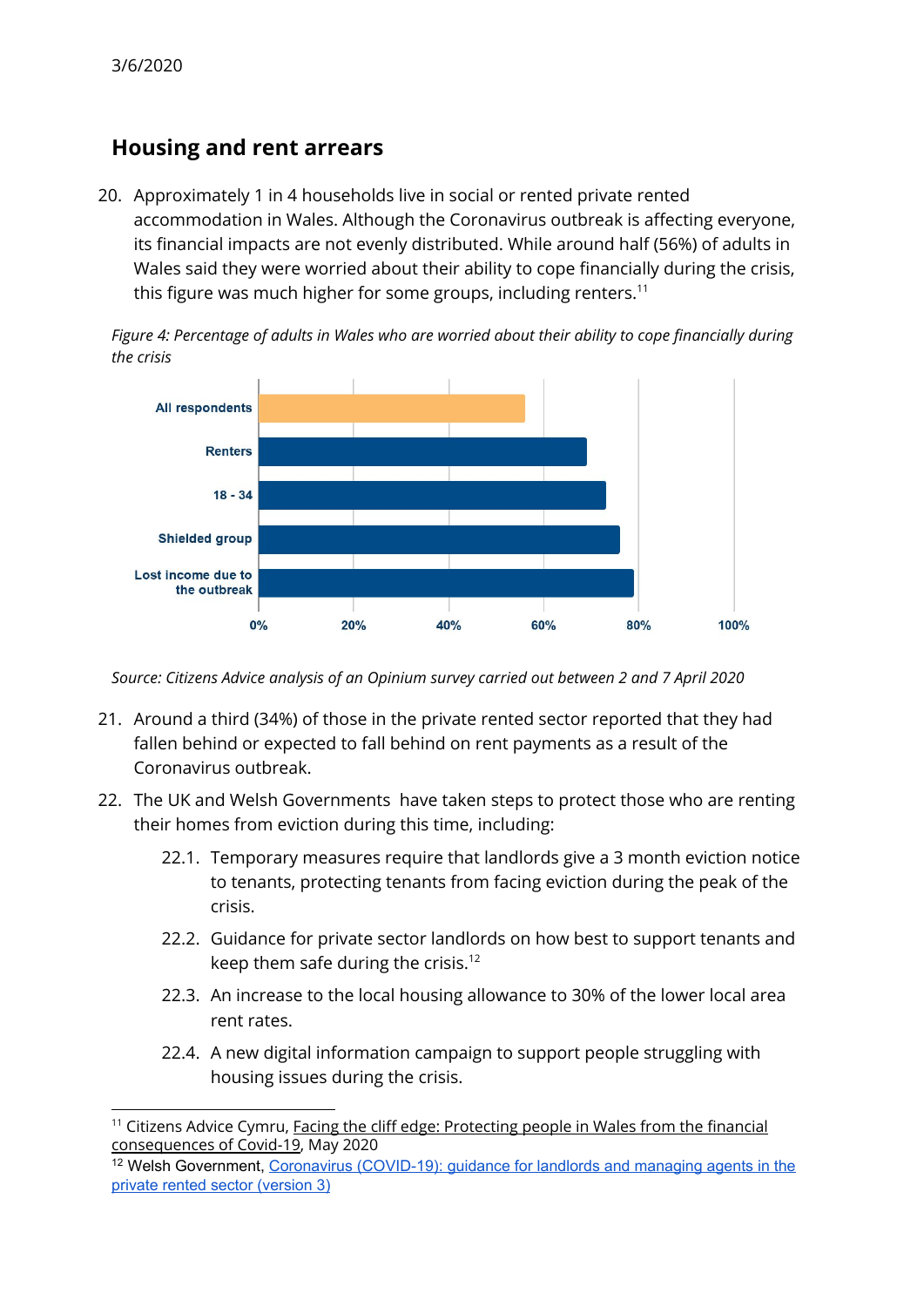### **What is still needed to safeguard people in Wales?**

- 23. On the 25th June, current measures preventing evictions during the pandemic by increasing the eviction notice period to 3 months will come to an end and many renters who have fallen behind on rent payments may face eviction. It is important that Welsh Government acts to prevent further disruption to the lives of people in rented accommodation.
- *24. In the short-term, the Welsh Government must provide reassurance to renters in Wales by using its existing powers to extend the notice period to 6 months as soon as possible.* The recent extension to mortgage holidays for homeowners recognises that people will continue to struggle to meet essential costs beyond the end of the lockdown period. This protection must also be given to renters for at least 3 further months.
- *25. Additionally, the government should accelerate plans to implement the Renting Homes (Wales) Act, and to pass the amending bill to permanently extend the minimum notice period required under a section 173 notice from 2 to 6 months and restrict the issue of such a notice until 6 months after the date of issue of a contract.* The Renting Homes (Wales) Act, should be brought forward to provide protections from 'no-fault' evictions and to extend the notice period to ensure that renters have sufficient time to pay rent arrears or to find alternative accommodation if needed.

#### **Evictions as a result of rent arrears accrued during the Covid-19 crisis**

Adam, living in South Wales, has been furloughed from his employment and has struggled to cover essential costs during the Coronavirus outbreak. His wages through the furlough scheme are not enough to live on and he should be entitled to Universal Credit. However, an administrative mistake by the DWP miscalculated his entitlement and has left Adam struggling to pay his rent.

Adam's landlord has issued him with a 3 month eviction notice for the end of August as a result of the rent arrears that he has accrued. Whilst the landlord has given the legal notice, Adam is concerned that he will not find another property to rent and feels that when he receives the correct financial support, he will be able to pay his landlord the arrears and would ask to be allowed to remain in the property.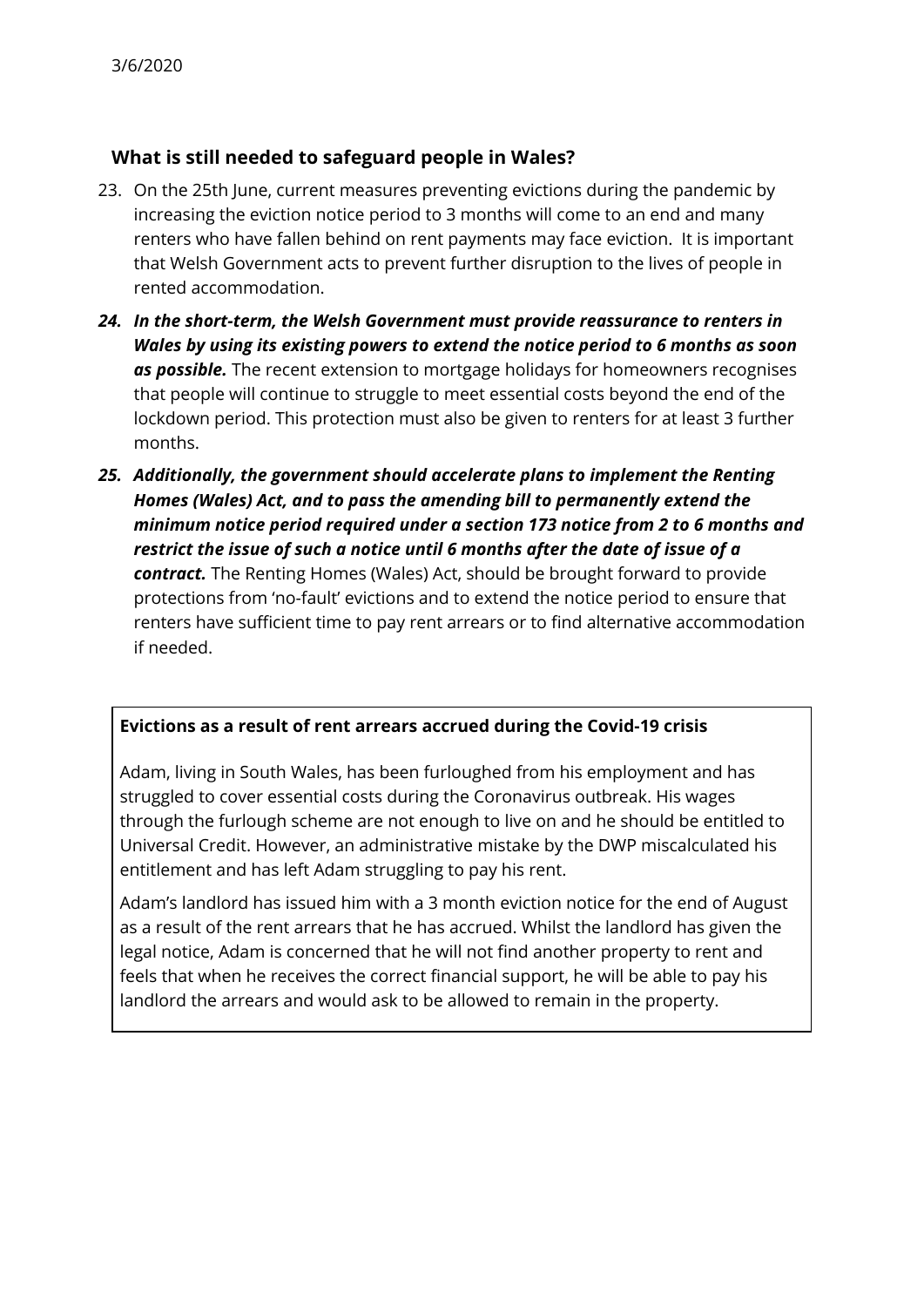# **Tackling Poverty**

- 26. Whilst the outbreak of Coronavirus has impacted heavily on households across Wales, there has been a disproportionate impact on those who were already living in poverty.<sup>13</sup> Our evidence suggests that many people who have lost income as a result of the crisis are not able to access timely and adequate financial support. There is therefore a risk that these groups will face increased hardship as time goes on.
- 27. Whilst it is difficult to predict the trajectory of the outbreak, current evidence suggests that those at greatest risk of poverty are being disproportionately affected. Households that earned the least before the crisis are being hit the hardest.<sup>14</sup> There is evidence to suggest that income shocks will be concentrated amongst people with lower earnings and a lower likelihood of having savings to fall back on.<sup>15</sup> People in insecure work appear to be facing worse financial impacts as a result of the crisis, whilst also being less likely to have savings to fall back on. $^{16}$
- 28. People whose incomes have been disrupted by the outbreak need to be able to rely on the benefits system as a safety net. However, we are seeing many cases where people are not getting the support they need:
	- 28.1. **Our data shows that many clients are still unaware of what support they are entitled to.** The number of clients our advisers have helped with 'reducing income and maximising income' is four times the number that came in the same period last year, demonstrating the high need for advice on benefit entitlements. 17
	- 28.2. **Some clients have experienced delays in accessing financial support,** for example, whilst waiting for payments from Universal Credit, the Job Retention Scheme and the Income Support Scheme. This delay has left many people struggling to make ends meet and some of our clients have reported falling behind on household bills as a result. Our data also shows an increase on the demand for food bank vouchers during this period compared to the same period last year. 18
	- 28.3. **People claiming benefits may still not have enough to cover their costs**. Even those who have access to benefit support may find that they do not have enough to meet their costs. Citizens Advice research published last year found that almost half (49%) of those receiving working-age benefits had struggled to meet essential costs over the 12 months prior. 19 Our research earlier this year showed that across the UK, 40% of people we

<sup>&</sup>lt;sup>13</sup> Resolution Foundation, The effects of the [coronavirus](https://www.resolutionfoundation.org/publications/the-effects-of-the-coronavirus-crisis-on-workers/) crisis on workers • Resolution Foundation  $14$  Ibid.

<sup>&</sup>lt;sup>15</sup> Resolution Foundation, [Doing](https://www.resolutionfoundation.org/app/uploads/2020/03/Doing-what-it-takes.pdf) what it takes, March 2020

<sup>&</sup>lt;sup>16</sup> Citizens Advice, Near the cliff-edge: How to protect [households](https://www.citizensadvice.org.uk/Global/CitizensAdvice/Debt%20and%20Money%20Publications/FINAL01_05%20-%20Near%20the%20cliff-edge_%20how%20to%20protect%20households%20facing%20debt%20during%20COVID-19.pdf) facing debt during COVID-19, May 2020

 $17$  Analysis of internal client data collected by our local offices.

<sup>&</sup>lt;sup>18</sup> Analysis of internal client data collected by our local offices.

<sup>&</sup>lt;sup>19</sup> Citizens Advice, [Achieving](https://www.citizensadvice.org.uk/Global/CitizensAdvice/welfare%20publications/Achieving%20income%20security%20for%20all%20(FINAL).pdf) income security for all, September 2019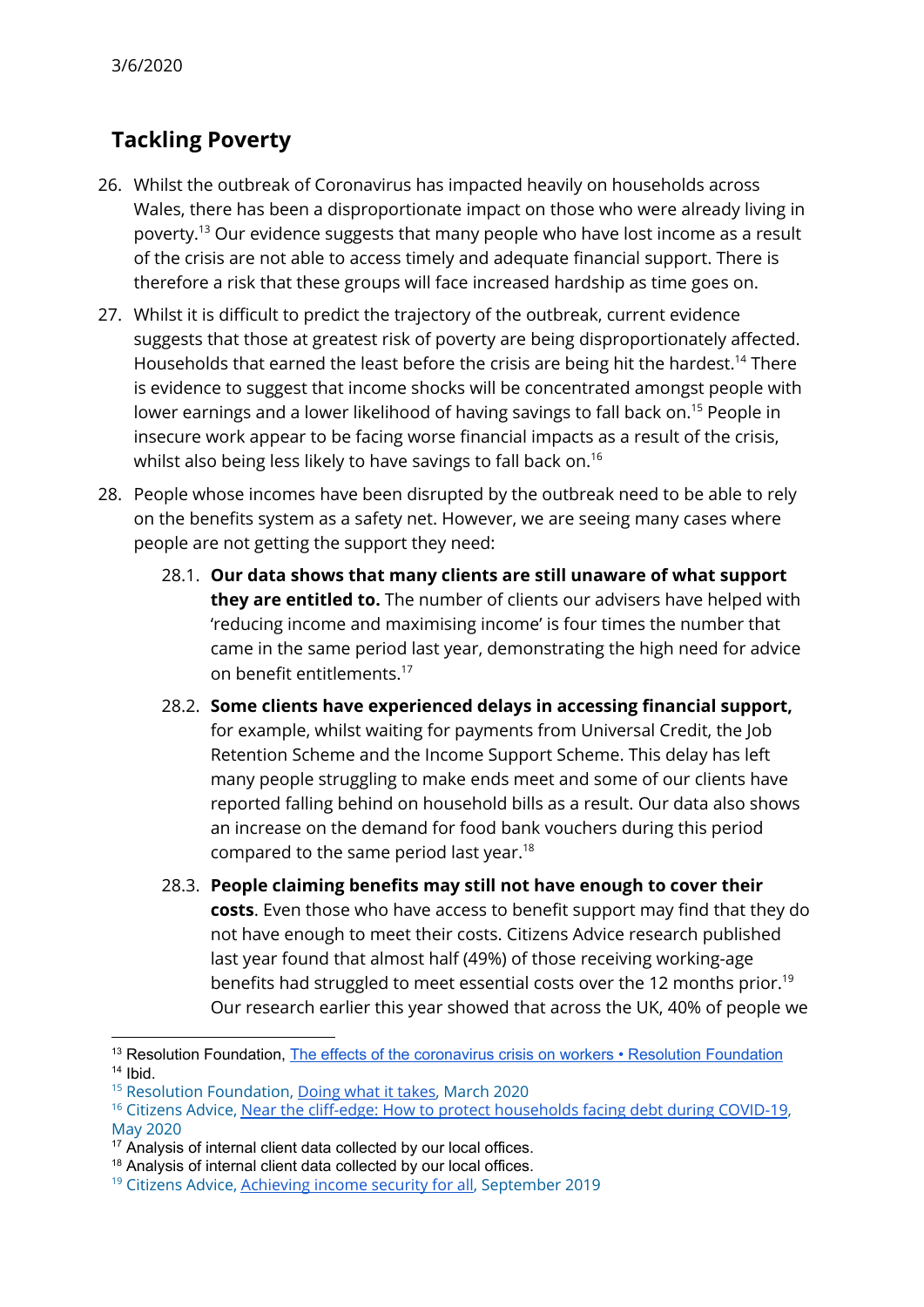helped with debt who claim income-related benefits had a negative budget. 20

- 28.4. **Some people may find it more difficult to get support whilst social distancing measures are in place.** Our network of 19 Local Citizens Advice offices in Wales are currently delivering advice via telephone, email, webchat and other online routes. As people continue to socially distance and avoid face to face interactions, it is likely that this trend will continue. In particular, people within shielded or vulnerable groups will not be able to use face to face channels for some time. Whilst our offices have adapted to ensure everyone can still access crucial advice, we're concerned that older people, people with language barriers and those who are digitally excluded may be less likely to be receiving up-to-date information and accessing all the support they are entitled to.
- 29. In March we recommended some actions that would protect the most vulnerable during this period. $^{21}$  The Welsh Government has already recognised the need for further financial support. It recently announced that an extra £11 million would be given through the Discretionary Assistance Fund, a vital emergency route for payments that meets the urgent needs of those in financial difficulty. $^{22}$  However, this support only offers short-term relief and more must be done to ensure people are accessing all available support during this time.

#### **What is still needed to safeguard people in Wales?**

- 30. As the crisis continues, the Welsh Government has a crucial role to play in crafting a policy response which protects people on low incomes and those who face the worst financial consequences of the outbreak. Wales already has higher rates of poverty than the UK average, and there is evidence to suggest that some coastal and rural communities would be particularly vulnerable to job losses if and when protections are lifted. 23 24
- 31. Whilst many of the policy levers which directly affect household finances sit with Westminster, the Welsh Government has already shown that it can act to fill some of the gaps in support where it deems the response from Westminster to be insufficient. $^{25}$  More must be done within the current devolution settlement to protect people's finances during this crisis.
- 32. **The Welsh Government must be proactive in encouraging people to check what benefits or support they are entitled to.** It should consider a universal intervention

<sup>&</sup>lt;sup>20</sup> Citizens Advice, February 2020, Making Ends Meet: The impact of the [benefits](https://www.citizensadvice.org.uk/about-us/policy/policy-research-topics/welfare-policy-research-surveys-and-consultation-responses/welfare-policy-research/making-ends-meet-the-impact-of-the-benefits-freeze-on-people-in-debt/) freeze on people in [debt](https://www.citizensadvice.org.uk/about-us/policy/policy-research-topics/welfare-policy-research-surveys-and-consultation-responses/welfare-policy-research/making-ends-meet-the-impact-of-the-benefits-freeze-on-people-in-debt/)

<sup>&</sup>lt;sup>21</sup> Citizens Advice Cymru, Helping Wales through the Covid-19 [pandemic](https://www.citizensadvice.org.uk/about-us/policy/policy-research-topics/citizens-advice-cymru-wales-policy-research/covid-19-wales/)

<sup>&</sup>lt;sup>22</sup> Welsh Government, Discretionary Assistance Fund receives £11 Million Boost, Discretionary Assistance Fund receives £11m boost in Wales

<sup>&</sup>lt;sup>23</sup> Social Metrics Commission, [Measuring](https://socialmetricscommission.org.uk/wp-content/uploads/2019/07/SMC_measuring-poverty-201908_full-report.pdf) Poverty 2019, July 2019

<sup>&</sup>lt;sup>24</sup> Centre for Towns, The effect of the [COVID-19](https://www.centrefortowns.org/reports/covid-19-and-our-towns/viewdocument) pandemic on our towns and cities, April 2020

<sup>&</sup>lt;sup>25</sup> Welsh Government, [Discretionary](https://media.service.gov.wales/news/discretionary-assistance-fund-receives-gbp-11m-boost-in-wales) Assistance Fund receives £11m boost in Wales, May 2020